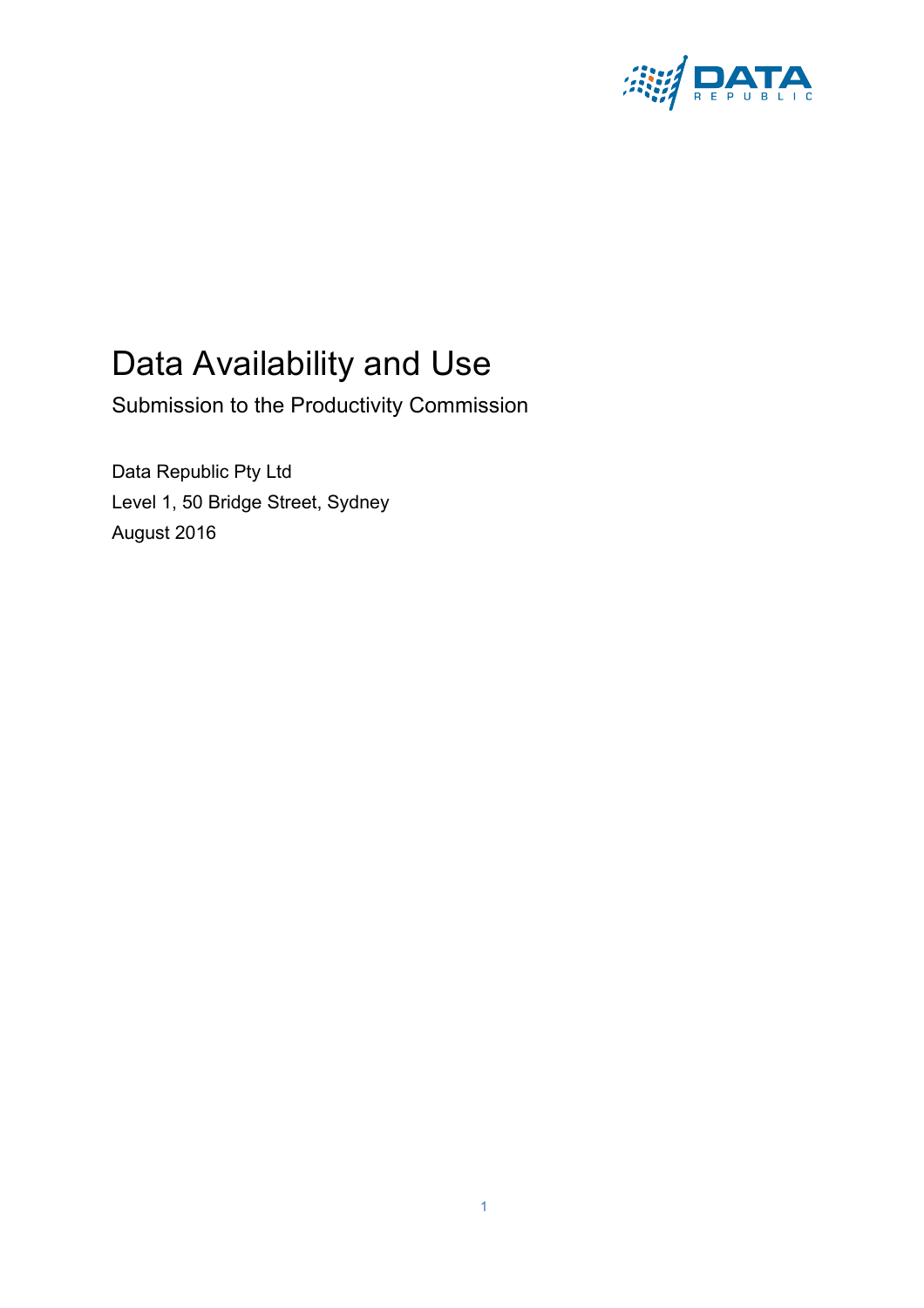

# Contents

| 1.    |  |
|-------|--|
| 1.1.  |  |
| 1.2.  |  |
| 1.3.  |  |
| 1.4.  |  |
| 2.    |  |
| 2.1.  |  |
| 2.2.  |  |
| 3.    |  |
| 3.1.  |  |
| 3.2.  |  |
| 3.3.  |  |
| 3.4.  |  |
| 3.5.  |  |
| 3.6.  |  |
| 3.7.  |  |
| 3.8.  |  |
| 3.9.  |  |
| 3.10. |  |
| 3.11. |  |
| 3.12. |  |
| 3.13. |  |
| 3.14. |  |
| 4.    |  |
| 4.1.  |  |
| 4.2.  |  |
| 4.3.  |  |
| 4.4.  |  |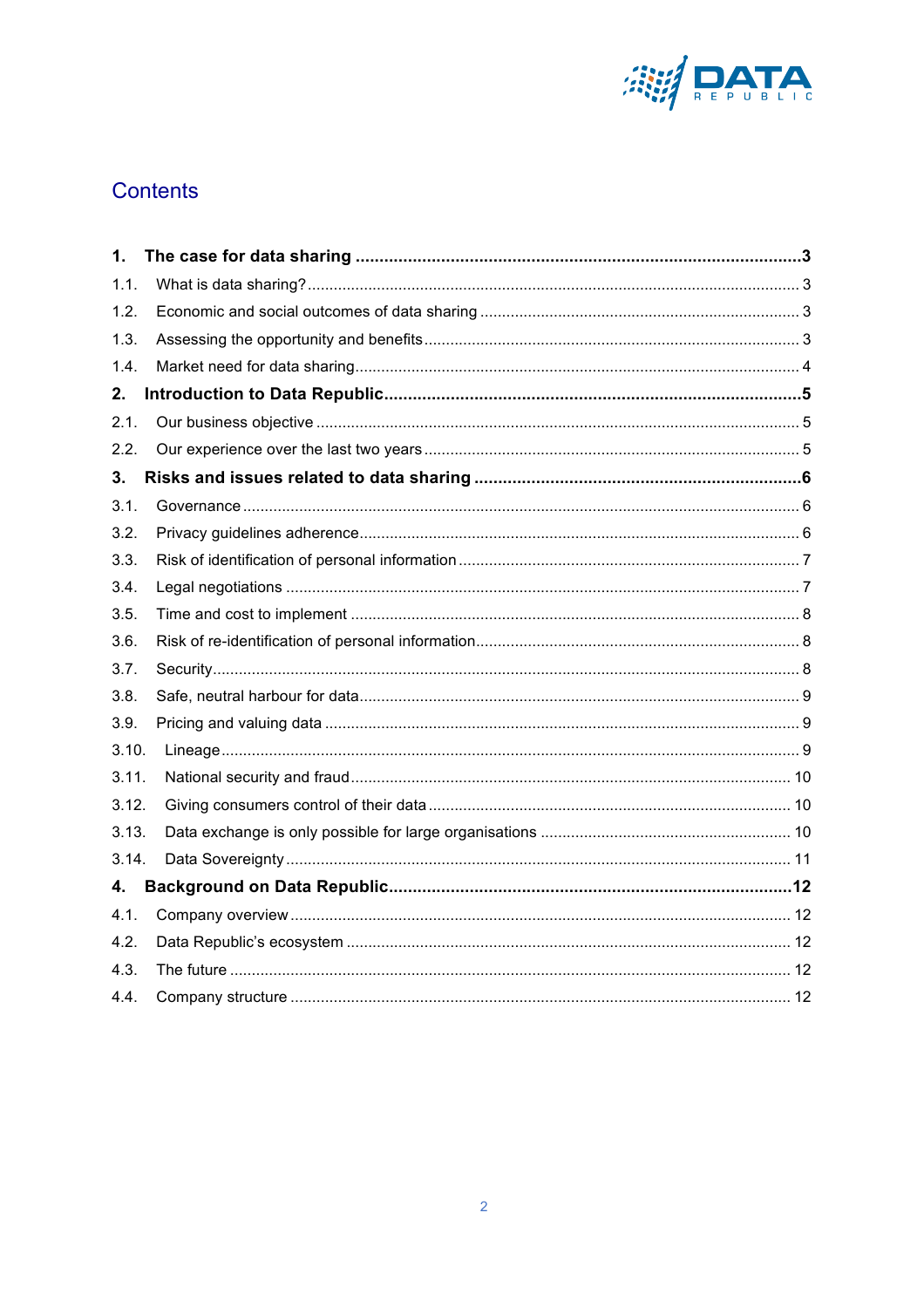

# 1. The case for data sharing

# 1.1. What is data sharing?

Data sharing occurs when one organisation enables another organisation to access its data. The data is effectively 'shared' with the other organisation. 'Organisation' could refer to companies, governments or not-for-profits.

Many organisations possess data that would be of value to other organisations. However, these data resources are usually tightly held such that it is difficult, if not impossible, to share in a secure manner.

Data sharing is an essential activity in increasing the availability and use of data, as per the focus of this inquiry. The Australian economy does not suffer from a lack of data. It suffers from a lack of liquidity in data and therefore data is under-utilised as an asset class.

# 1.2. Economic and social outcomes of data sharing

The Productivity Commission's Terms of Reference for this inquiry outline the potential benefits of increased availability and use of data arising from data sharing. We strongly agree with the outlined points.

We believe that the primary outcome of greater availability of data is to enable better decision-making. This results in superior allocation of resources, increasing efficiency and effectiveness of economic activity and social policy, therefore ultimately driving improved economic and social outcomes.

# 1.3. Assessing the opportunity and benefits

#### *Global scale*

In a recent report, McKinsey has estimated that US\$5 trillion of economic value can be unlocked by enabling greater liquidity of data<sup>1</sup>. Clearly this is a huge economic opportunity.



' values for nealth care and consumer finance are drawn from examples of open-data potential and<br>are not a comprehensive sizing of potential value across the 2 sectors; health-care figures are based<br>on US values only.

Source: McKinsey Global Institute analysis

<sup>1</sup> http://www.mckinsey.com/business-functions/business-technology/our-insights/open-data-unlocking-innovation-and-performancewith-liquid-information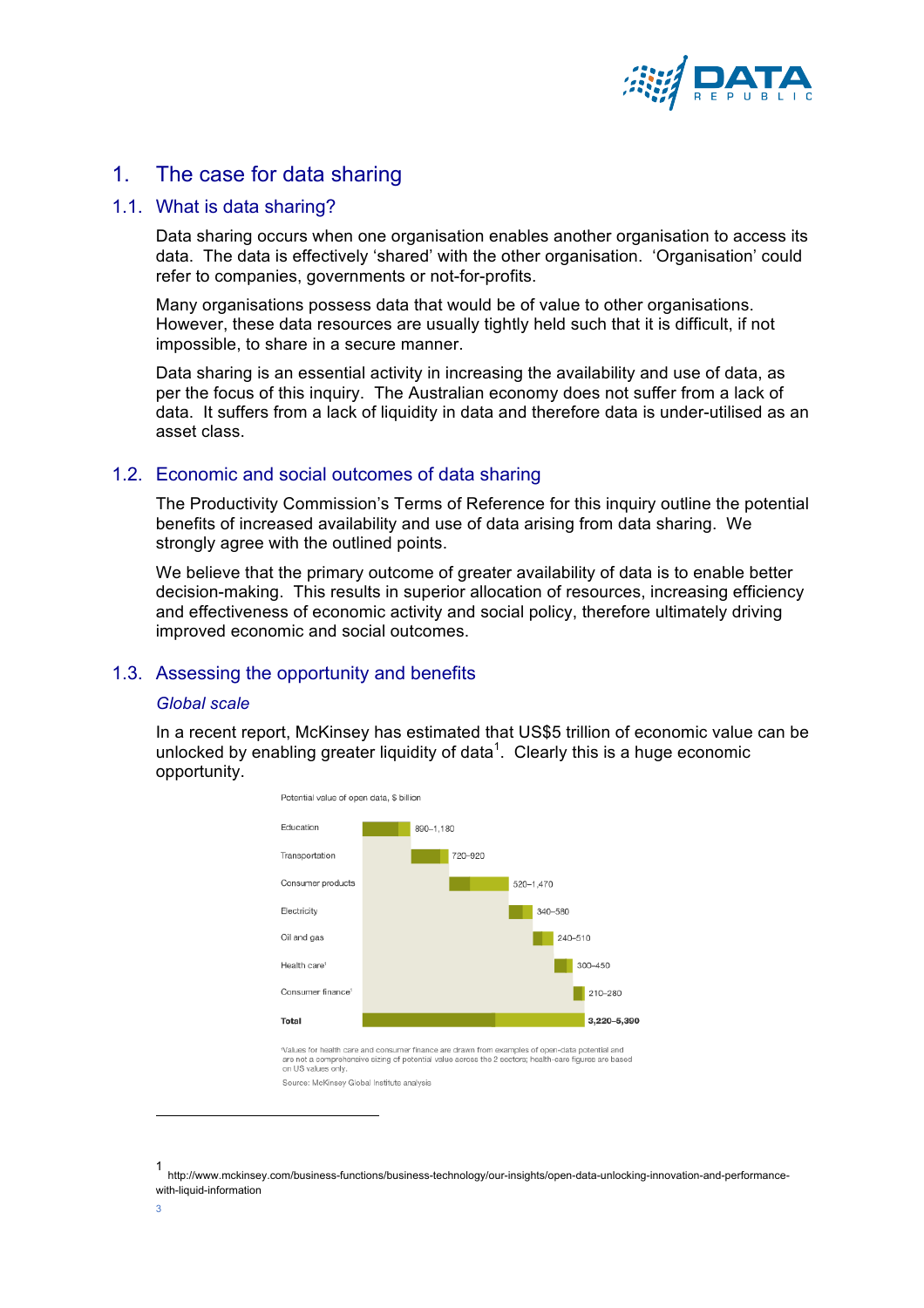

## *Likely evolution of data sharing on a global scale*

It is important to consider how the underlying industry that *facilitates* safe data exchange will evolve globally. Major global businesses are emerging that dominate their respective marketplaces or exchanges. This is currently the case in ride-sharing, holiday accommodation, hotel, flight & travel aggregation, retailing, online auctions, jobs and social media. We believe that this is likely to be the case with data exchange where one or a few bodies will dominate globally.

Data exchange is likely to take place initially in a large number of hubs that facilitate exchanges between groups of organisations, potentially clustered within verticals. We expect that this will consolidate rapidly into a smaller number with just one or a few leading exchanges, as has happened in other content driven platforms. The breadth of data exchanges that each hub can facilitate will determine their individual success. Those offering the greatest utility will prevail.

## *The opportunity for Australia*

Governments around the world are seeking to enable data sharing via a variety of different approaches. Most are focussed on the benefit of unlocking data however, none have focussed on fostering the underlying industry of data exchange with a view to becoming a global centre of excellence in the same way that, for example, London or New York are centres for financial services.

It is our view there is a clear opportunity for Australia to be a global leader in the data sharing industry. Australia has a well-developed legal and privacy framework with advanced IT industries and trusted political and governance institutions. Many components required for this eco-system are already in place and growth could easily be fostered with appropriate government support and policy.

The benefits of Australia leading this industry are:

- Unlock enormous productivity improvements nationally,
- § Generate significant employment opportunities in high-technology industries,
- Retain intellectual property in Australia,
- § Position Australia as a leading destination for data scientists,
- Boost the standing and capability of universities as centres of research,
- § Provide national security benefits.

We recommend that the Privacy Commission considers how Australia could become a leader in this emerging industry and how government could use policy to foster growth.

# 1.4. Market need for data sharing

The Productivity Commission's investigation into data sharing is timely. Of the 250 organisations Data Republic have spoken to, almost all are seeking a way of enabling data sharing but most are finding it to be extremely difficult, time-consuming and expensive. Often the barriers are so great that data sharing initiatives simply fail.

Data has been exchanged between organisations for a long time. However, it is clear from our conversations with organisations that this is often done in an ad hoc way, with few, if any, governance practices. This creates risks for both organisations and the people whose data the organisations hold.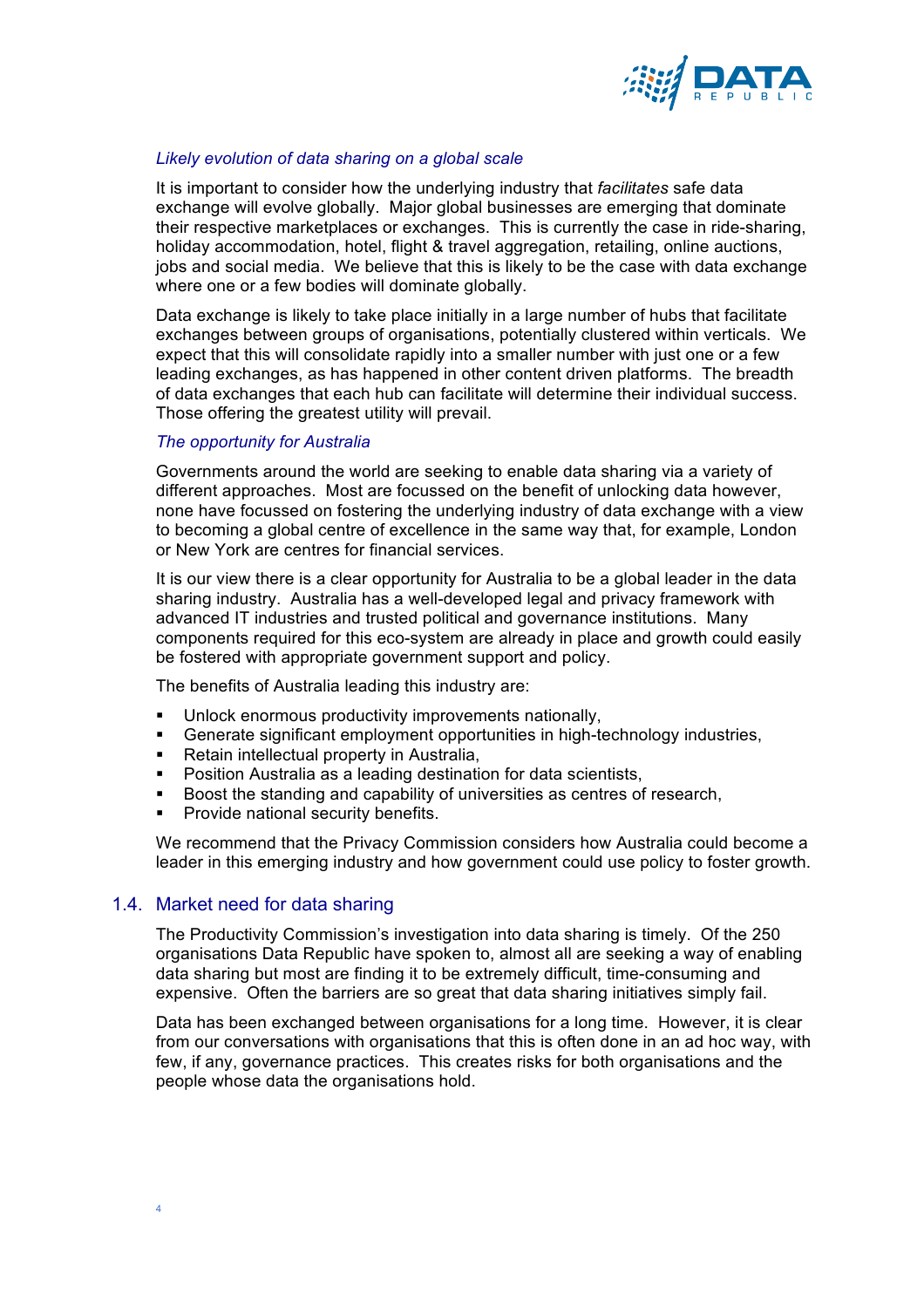

# 2. Introduction to Data Republic

# 2.1. Our business objective

Data Republic was established to enable organisations to share data in a safe, secure, privacy-compliant and well-governed manner. We believe that the benefits of data sharing, when conducted safely, are enormous and will generate major economic and social benefits.

Information held by organisations is becoming more liquid and increasing in velocity as it flows around the economy. However, it lacks a solid framework for enablement that will provide transparency to the organisations and to consumers.

## 2.2. Our experience over the last two years

In the two years up to August 2016, when this submission was prepared, Data Republic's team has spoken about the concept of data sharing with over 250 organisations in Australia, plus many more overseas. These organisations have included private sector companies, government departments and not-for-profit organisations. Of the 250 organisations:

- § 80 are ASX200 listed companies,
- § 50 are multi-nationals headquartered overseas,
- § 30 are government departments,
- § 20 are not-for-profit organisations,

5

§ 70 are non-ASX200 Australian companies.

This submission has been prepared to reflect our findings from these detailed conversations. We believe we are well placed to outline the issues relating to data sharing that are of concern to organisations, and the solutions that may be appropriate.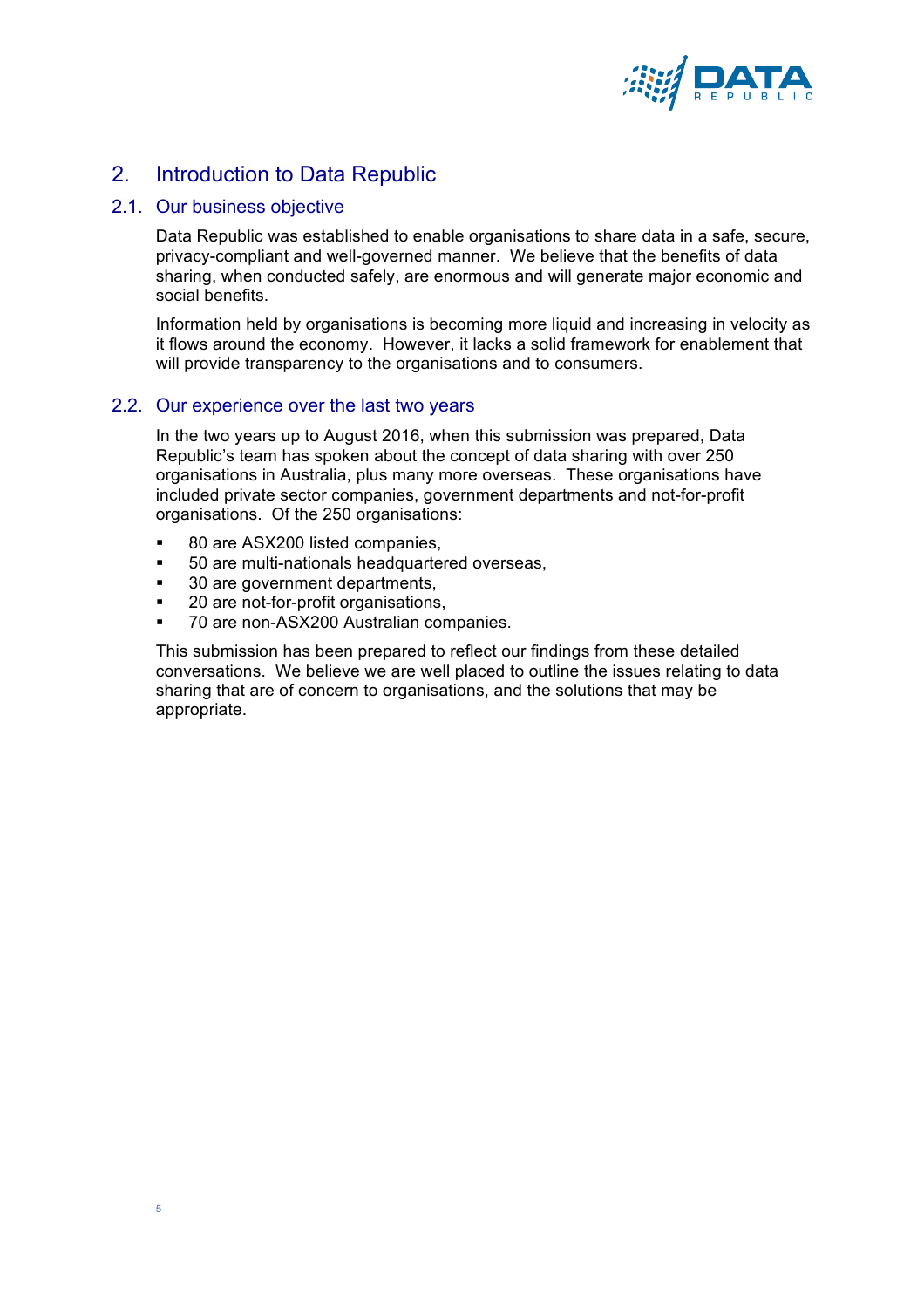

# 3. Risks and issues related to data sharing

The following sections cover the risks and issues that we have uncovered in our conversations with 250 organisations in the last two years.

The combination of these issues means that data sharing is very hard, expensive and time consuming to do. Many organisations have tried and failed to establish exchanges of data, generally being defeated by cost, time or lack of risk mitigants.

# 3.1. Governance

#### *Issues*

Governance is the most significant issue that we have encountered, especially amongst senior management who carry ultimate responsibility for control of data. When releasing data, organisations want to be able to audit at all times:

- Exactly what data is leaving the organisation,
- Which organisations are receiving the data,
- Exactly how the data are being used.
- Who has access to it.

Establishing this knowledge for each data exchange is time consuming and hence results in delays.

#### *Solutions*

The framework for requesting and approving exchanges of data must be flexible enough to control every aspect of the exchange process. Data Republic's trust framework was designed to enable every cell of data to be controlled, and for the permitted use and end user to be specified, approved and monitored. In turn, this enables organisations to have a complete view of where and how their data is being deployed.

This is a crucial point for governments who are increasingly looking towards open data policies. In our review of many government 'open data initiatives' around the world, all have a 'black and white' approach where individual datasets are either completely shared, or not shared at all.

This precludes the various shades of grey in between that might lead to significant beneficial policy outcomes. For example, there will be many government datasets on health and crime that could not be released on an open data portal but which could be very valuable in the hands of a university researcher or policy analyst. Good governance will enable selective sharing of data.

## 3.2. Privacy guidelines adherence

#### *Issues*

The Australian Privacy Principles Guidelines (APP) require interpretation by specialists in privacy law. This interpretation process often requires review before, during and after solutions have been implemented to ensure that the process meets expectations from the APP.

The impact of this is significant. It is not unusual for data exchanges to take up to six to twelve months, with the majority of time spent on legal and IT issues.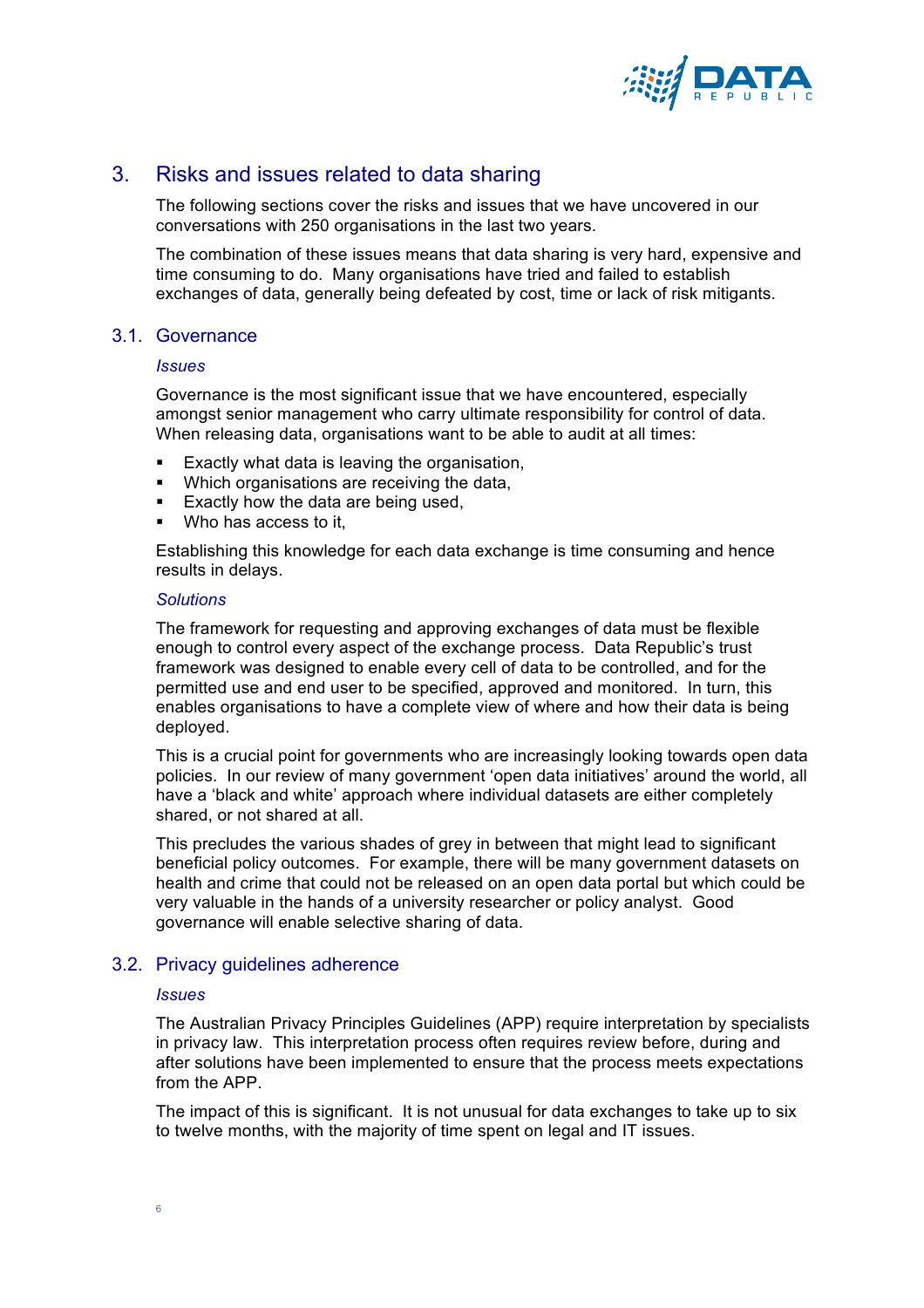

# *Solutions*

Accelerating data sharing as an activity requires a fast-track method for making all parties comfortable with the way that data is being exchanged

Data Republic developed a legal framework and business model that was 'private by design' from the outset so that participants could feel comfortable that APP was being adhered to. This is a single agreement that all participants enter into, which creates transparency and openness. The agreement also enforces that organisations that provide data have the right to do so, including consent from consumers.

# 3.3. Risk of identification of personal information

#### *Issues*

The linking of personal information from two sources is a crucial part of the highest value data exchanges, even if the output of those exchanges is not related to individuals. However, releasing personal information with attributes of those people is too high risk for many organisations and so exchanges do not take place.

There is, however, a clear difference between the "inputs and analysis" of data and the "outcomes of analysis". For example, it might be valuable to link data on health outcomes to data on long-term diet from grocery shopping behaviour. The matching of these two datasets is difficult to achieve without high risks, but the outcome of the analysis itself is likely to be innocuous and low risk e.g. if it is used to target diabetes education to segments of people in particular areas.

#### *Solutions*

There are several ways that this can be facilitated. However, Data Republic has separated and anonymised personal information (name, address, email etc.) from attribute data (has a loyalty card, buys baked beans, drives a Toyota). Personal information is held in Data Bank, located within Westpac's firewall. Attribute data is held in Data Republic. The two types of data are linked in a confidential and secure way.

# 3.4. Legal negotiations

#### *Issues*

This issue is related to the complexity of interpreting APP and applying the guidelines to technical solutions, and identifying that the risks and controls are commensurate with the organisation's risk appetite. With data exchanges being high-risk activities, legal teams are often compelled to create highly engineered contracts that cover every eventuality and reduce risk towards zero. We have seen that the negotiation of these contracts can take many months and so make data exchange inefficient or prohibitively expensive.

#### *Solutions*

Data exchange requires a common agreement that enables multiple organisations to exchange data with each other under standard terms. The concept of 'joining a club' is understood and accepted by Data Republic's participants in order to create transparency and openness. Ultimately all data exchange contracts will require the same issues to be dealt with.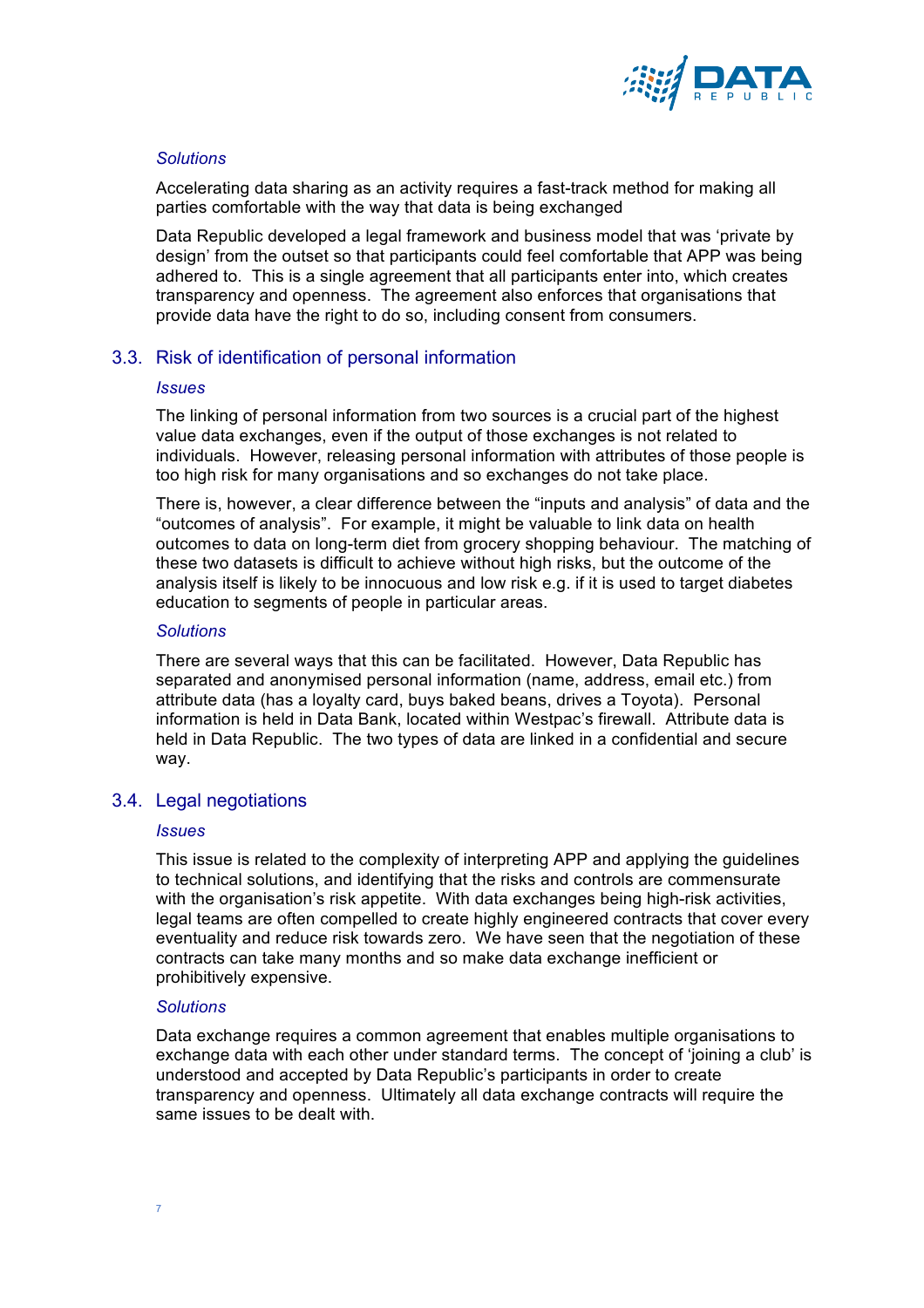

# 3.5. Time and cost to implement

#### *Issues*

Both commercial and government organisations mention that the negotiation of data exchange or data access with a second party could extend over 6 months in commerce, or 12 months in government. Legal and other resources are applied, both adding to the elapsed time and escalating costs.

#### *Solutions*

As outlined above, common contracts and IT frameworks that are private by design can rapidly accelerate data exchanges from months to days.

## 3.6. Risk of re-identification of personal information

#### *Issues*

If a large number of characteristics about an anonymised individual are present, there exists a risk of re-identification. This occurs when the combination of characteristics is unique. For example, there is only one 42-year-old male living in Randwick NSW, with two children aged 4 and 7 that owns a Kia Sorrento.

#### *Solutions*

Ensuring that any visible data does not display unique records, whilst still allowing meaningful analysis, can eliminate this risk. We have worked with Data61, part of CSIRO to utilise technology called 'differential privacy' that performs this function.

#### 3.7. Security

#### *Issues*

Security of data is fundamental to data sharing and data movement. IT security is a highly specialist topic, and the subject of an ongoing arms race between system defenders and system attackers. Many CIOs that we have spoken to naturally have a concern that once data leaves their own systems, they have effectively lost control of it whilst retaining accountability for the confidential storage of data

#### *Solutions*

The requirements for secure exchange of data are manifold. Based on the conversations we have had, with organisations themselves and also with experts in best practice, it is increasingly apparent that the following are essential

- High security storage environments, with the cloud now providing the safest harbour.
- § Separation of personal information from attributes about those individuals. We elected to store personal information behind bank grade security, behind a bank's secure firewall, creating essentially a 'bank for data'.
- § Data is stored encrypted at rest
- Data from multiple data owners is stored separately
- § Users of data can only access with permission from the data owner via a process of request and approve on platform, resulting in a discrete audit trail.
- § Analysis can be facilitated in virtual workspaces, whereby control and oversight of data is maintained. This enables analysis to be done on sensitive data, without the risk of it being inadvertently leaked.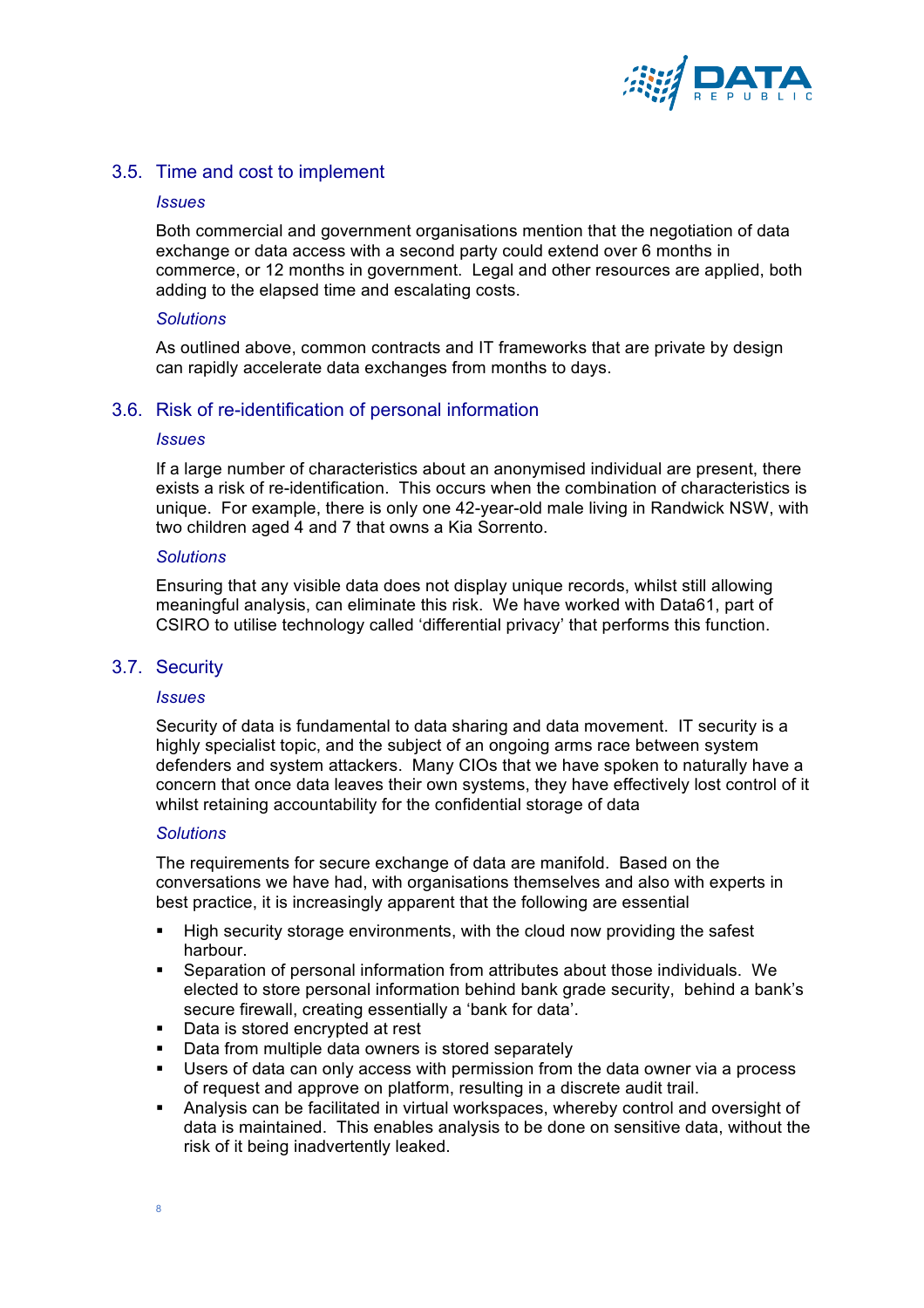

# 3.8. Safe, neutral harbour for data

#### *Issues*

Organisations are overwhelmingly more comfortable in *receiving* data than *giving* data in a data exchange. Giving data to other organisations reduces the control that the giver has, and contributes to risk. This effectively prevents many data exchanges from taking place as neither side can find enough comfort to release data to one another.

#### *Solutions*

Data Republic elected to provide a Safe Harbour for data in the cloud. With appropriate security, the one-way nature of data exchanges is eliminated and both sides feel that they are involved on an equal footing.

Furthermore, the analysis of data is conducted in a controlled environment where data can be seen and analysed but not downloaded without consent. This enables sensitive analysis to be conducted in a secure environment where data contributors know that their data are protected.

# 3.9. Pricing and valuing data

#### *Issues*

Many companies are now seeking to recognise the value of their data assets, both as a form of new business revenue, and as a potential asset to be represented on their balance sheets.

There is currently no mechanism to independently assess the value of data, both to set the price for sales or value the asset.

#### *Solutions*

Data Republic believes that a consolidated data exchange will eventually have enough metadata and insight on the value of data to be able to independently set pricing and provide a valuation model for data. This will not be as achievable with multiple, fragmented exchange hubs.

#### 3.10.Lineage

#### *Issues*

As data become more liquid and moves at a higher velocity, users of data will have less, if any, direct contact with the owner of the data. This will raise concerns about quality and authenticity. The risk is that poor quality or illegally used data are in market, causing similar problems to having fake banknotes in circulation.

#### *Solutions*

Ensuring that the lineage of data is documented and certified, remains a crucial part of enabling data exchange. We believe that a strong legal and governance framework is best placed to facilitate this.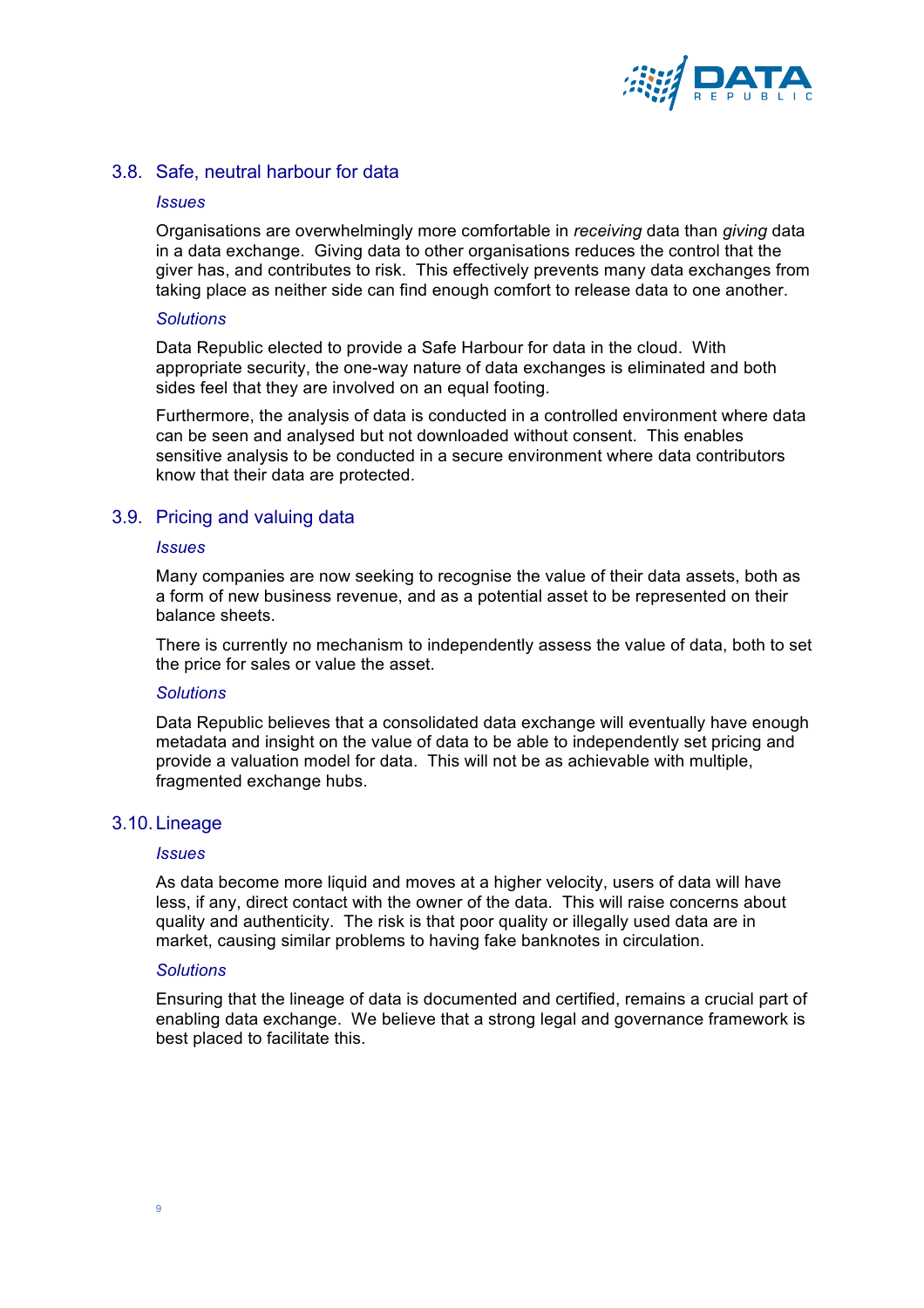

# 3.11.National security and fraud

#### *Issues*

The fragmentation of data provides loopholes for criminals. Money laundering is one such example where government has drawn data from Australian banks to investigate money laundering. Nevertheless, there are benefits to further exchange of data both domestically and with international co-operation.

There are a number of domestic anti-fraud applications that could be enabled by safe data exchange. The finance and insurance industries are examples that could benefit from greater co-operation to prevent fraud, but without the risk of releasing commercially sensitive information.

#### *Solutions*

Data exchange mechanisms must provide the ability for private collaboration.

## 3.12.Giving consumers control of their data

#### *Issues*

It is essential that consumers have an easy way to understand how their data is being used, and prevent it from being used if they do not personally approve it.

#### *Solutions*

We believe that transparency and openness is essential for data exchange to become a mainstream economic activity. A single, consolidated store of personal information will give consumers the ability to opt out of all, or just specific types of data share. A fragmented approach to data exchange will not permit this.

In our view, it is unlikely that this will occur by individual consumers working together to ask companies for greater control, but will be facilitated by companies safely pooling all of their data and then enabling consumers to opt out.

Data Bank is the vehicle to store personal information within the Data Republic ecosystem. We foresee that consumers will eventually trust banks with their personal information in the same way that they currently trust banks to safely hold their money.

#### 3.13.Data exchange is only possible for large organisations

#### *Issues*

As noted above, the IT, legal and senior management resources required to facilitate safe data exchange are considerable. Data exchange is therefore something that is generally only practiced by large companies that possess the necessary resources. To unlock the full economic value, and to facilitate innovation, data exchange has to be made available to a broader range of companies, government bodies and not for profits.

#### *Solutions*

Data Republic has created a centralised platform for data exchange that can be accessed by any organisation, no matter how small. We have invested in the legal and IT infrastructure to enable the democratisation of data exchange.

We have also set up a not for profit body, The Minerva Foundation, to enable data contributors and data scientists to provide pro bono assistance to not for profits to see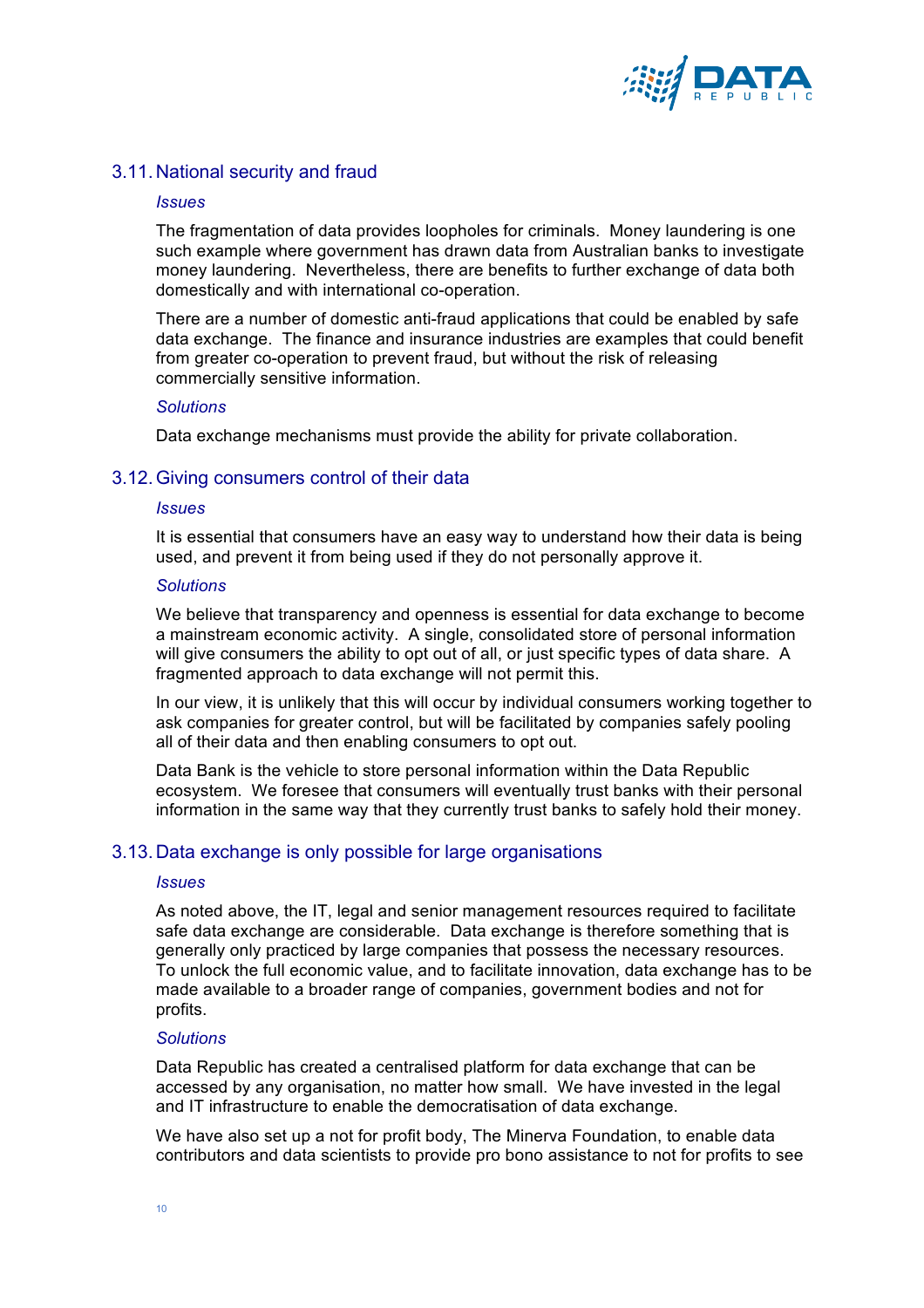

data your for positive social outcomes. We have already completed a number of assignments for charities.

# 3.14.Data Sovereignty

#### *Issues*

Data sovereignty is becoming a lesser concern as cloud becomes more widely accepted. However, many organisations now use offshore agencies for data analytics, which is perceived to reduce the amount and quality of data governance. Data relating to the *attributes* of individuals should not pose a great concern, but *personal information* is a greater risk.

#### *Solutions*

Data Republic elected to use Amazon Web Services' Sydney regional cloud infrastructure. This has removed the issue of data sovereignty for attribute data

Data Bank is a place for personal information to be 'banked' – held securely in the same way that banks are trusted to hold money. The Australian instance of Data Bank is within Westpac's bank-grade security. We believe that a separate instance of Data Bank will be required for each nation, and we are in discussions with banks in the United States, the United Kingdom, Europe and Asia about opening local Data Banks.